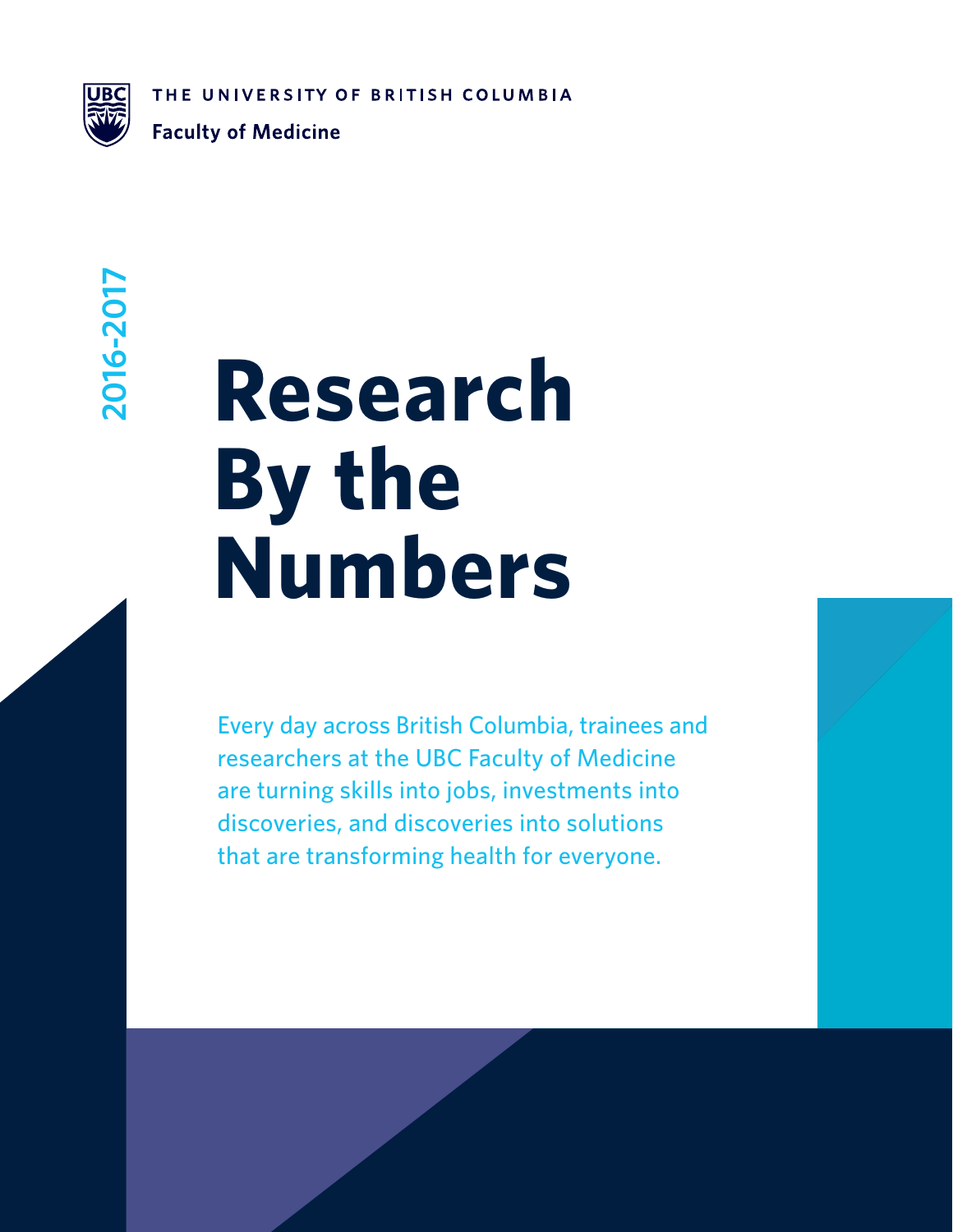#### **Turning Skills into Jobs**

Through 27 clinical, population and discovery-based Master and PhD programs, the Faculty of Medicine is training the highly skilled workforce of tomorrow.

#### **Trainees**

**MASTER'S AND PhD STUDENTS**

**1,700**

**POSTDOCTORAL FELLOWS 300**

**97% Higher education Graduates 464** 81% Master's 19% PhD

of our PhD students find jobs after graduating, spanning a wide range of sectors. **Private sector**

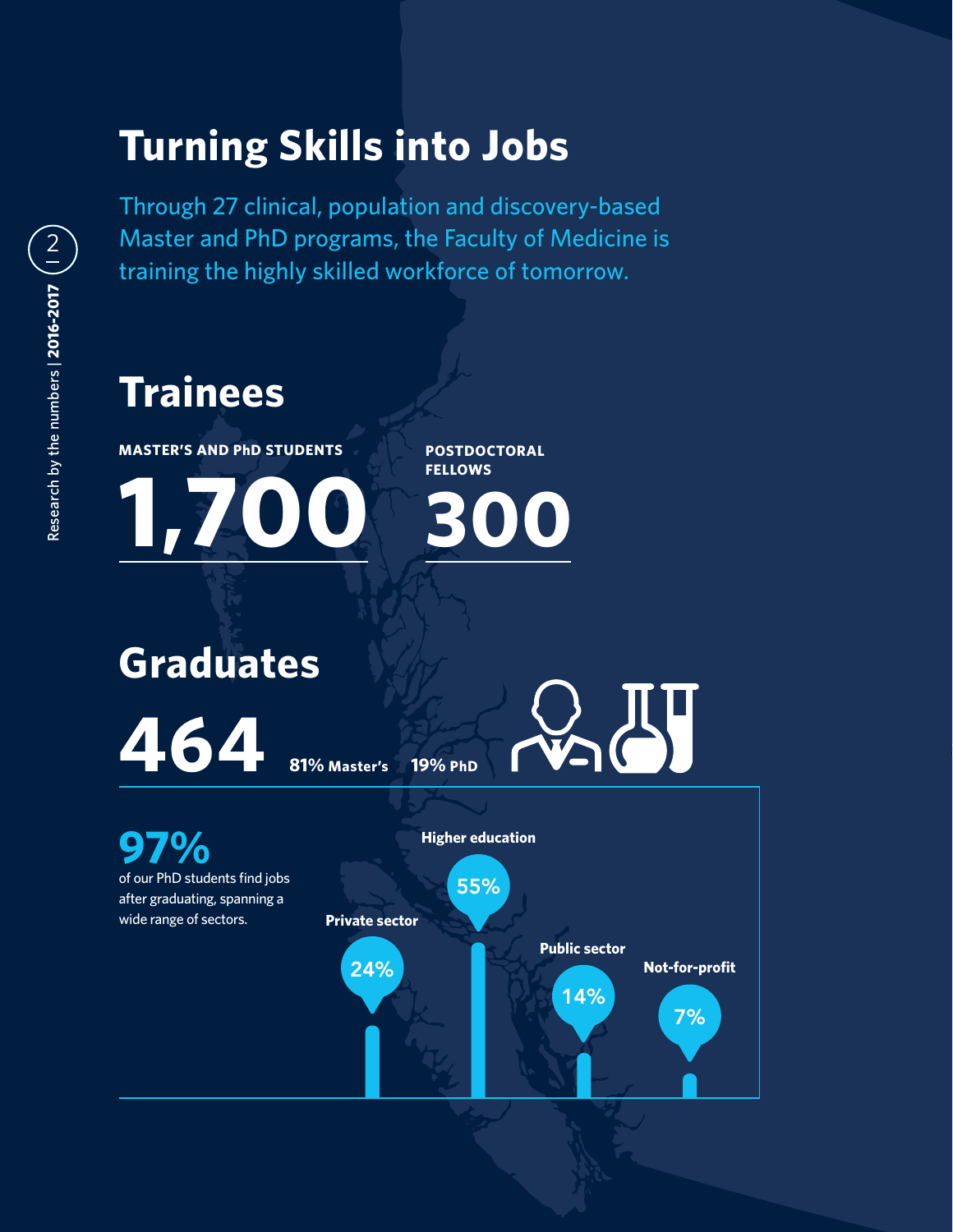### **Turning Investments into Discoveries**

The Faculty of Medicine is attracting investments from around the globe, igniting research innovation and discovery, and fueling economic growth and prosperity across the province.